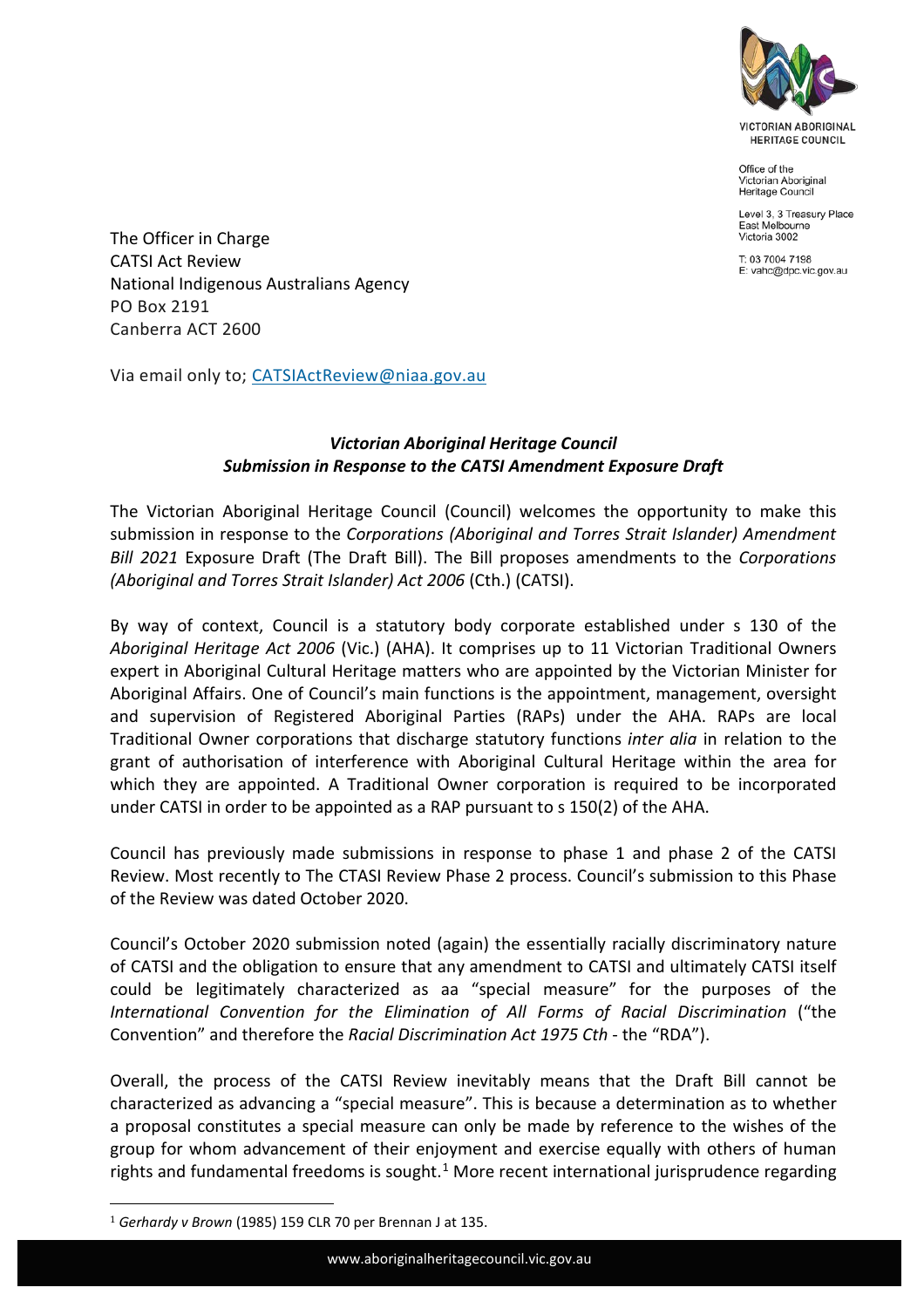the special measures provision of the Convention identifies that the express consent of the affected group is a necessary prerequisite.<sup>2</sup>

In the covering letter to Council's October 2020 submission the (then) Council Chair, Rodney Carter, stated in part:

*Having reviewed the CATSI Act Review Draft Report produced as a result of Phase 1 of the Review it is apparent that overwhelmingly the proposals contained in it are in substance the same proposals that were agitated in Phase 1 of the Review. In turn the proposals contained in Phase 1 of the CATSI Act Review were substantially identical to those proposals that were contained in the now lapsed Corporations (Aboriginal and Torres Strait Islander) Amendment (Strengthening Governance and Transparency) Bill 2018. Likewise, many of the proposals contained in that Bill originated in the Technical Review" undertaken by DLA Piper. Given this persistent repetition in proposals, despite frequent opposition to many of these that is articulated by Aboriginal and Torres Strait Islander peoples and their organisations it should come as little surprise that Council's responses to those proposals remain identical to that put forward in its submission to Phase 1 of the current CATSI Act Review.*

The Draft Bill continues this process of "consulting" without listening. The same proposals are recycled with regard to the articulated wishes of the affected "group": Australia's Aboriginal and Torres Strait Islander Peoples. What Council finds particularly disturbing is that this meaningless consultation is occurring subsequently to the Commonwealth and other Australian Governments solemnly entering into the July 2020 *National Agreement on Closing the Gap* ("National Agreement") Clause 18 of which states:

18. This Agreement is a commitment from all Parties to set out a future where policy making that impacts on the lives of Aboriginal and Torres Strait Islander people is done in full and genuine partnership.

The processes of the CATSI Review not only offend Australia's obligations under international law but also undermine any credibility in the Commonwealth's commitment to the principles of partnership contained in the Nationally Agreement.

These deficiencies noted Council makes the following points:

# *Divergence from the Corporations Act*

Council has previously submitted that particularly in light of the effective requirement imposed by legislation and funding program requirements that many Aboriginal and Torres Strait Islander organisations incorporate under CATSI it is simply racially discriminatory for CATSI to impose obligations or create unilateral regulatory powers that are divergent from those contained in the *Corporations Act 2001* (Cth.) ("CA"). In such cases it is difficult to imagine circumstances where such divergence could ever be justified as a "special measure". The exposure draft appears to create or exacerbate of number of such divergences from the arrangements under the CA.

<sup>2</sup> See, Patrick Wall, The High Court of Australia's Approach to International Law and its Use of International Legal Materials in *Maloney v The Queen Melbourne Journal of International Law* (2014) [15](1) at 17-18.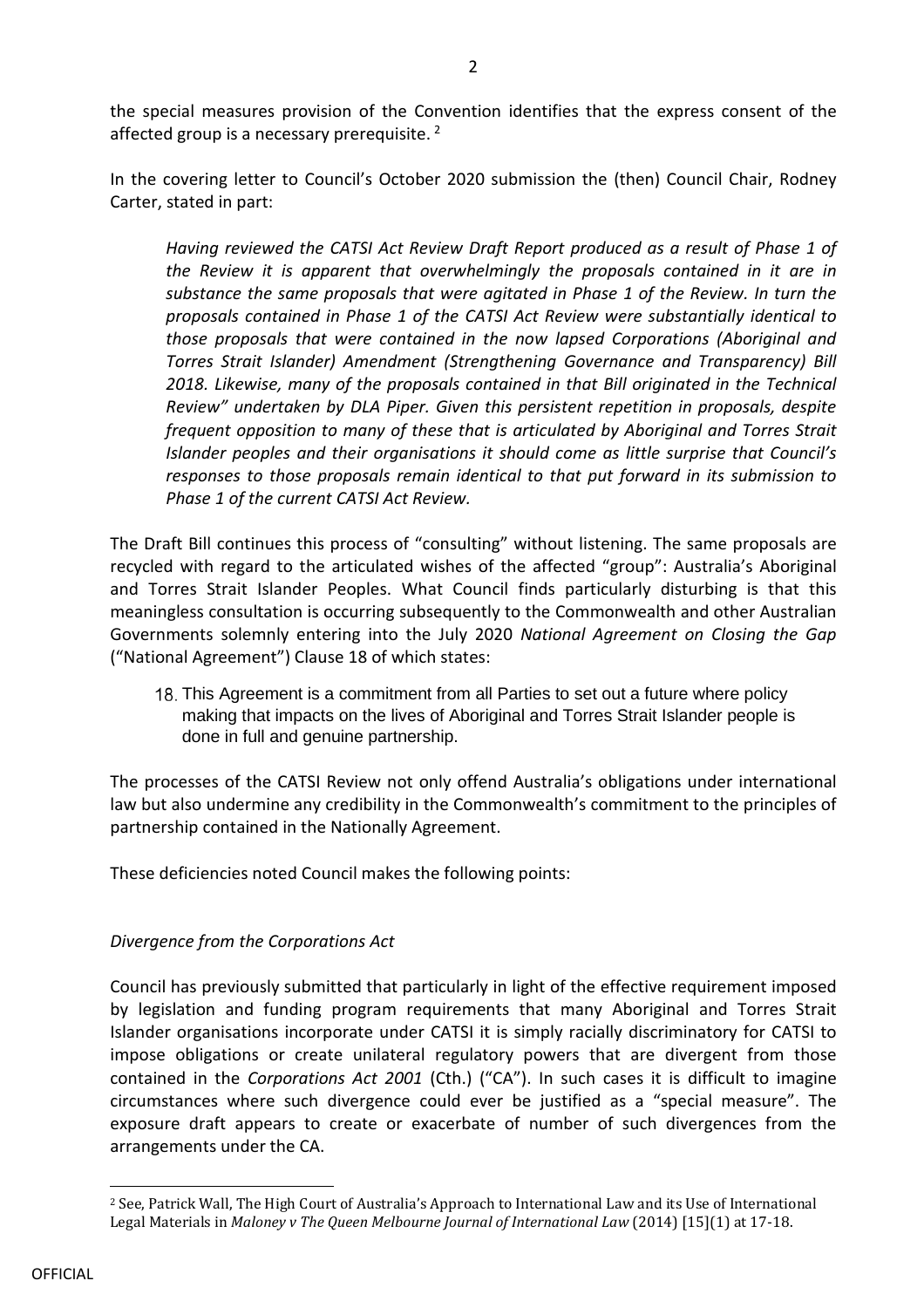In this respect creating *obligations* on: the collection of member information; determination of membership applications; documents required at Annual General meetings; mandatory remuneration reports; presumptions of insolvency; and, the insertion of reference to replaceable rules would not appear to be reflected in the CA and are therefore offensive.

#### *Size Classification of Corporations*

Items 97 -99 relates to the size classifications of corporations and their consequent reporting requirements. The provisions repeat proposals that were contained in The Draft Report at 4.28 – 4.34. Given this repetition Council will repeat what it submitted in regard to this proposal in its October 2020 submission.

*CATSI classifies corporations as small, medium or large based on an assessment of gross operating income, consolidated gross assets and number of employees. The relevant amounts are prescribed in the regulations.*

*Reforms proposed in the 2018 Bill altered the basis of classification to be based purely on revenue. The specific revenue thresholds were said to be prescribed in the Regulations. ORIC had suggested that it is intended the prescribed amounts will equate with the levels prescribed in relation to the CA for companies limited by guarantee. These are: small – less than \$250,000; medium – between \$250,000 and \$1 million; and, large – above \$1 million.*

*These classification levels are also those utilised by the Australian Charities and Not for Profit Commission (ACNC). The Explanatory Memorandum to the 2018 Bill noted that 30% of CATSI Corporations are also registered with the ACNC. Of course, this fact also means that 70% of CATSI Corporations are not ACNC registered.*

*The principle that the reporting requirements of CATSI corporations should equate to those of CA corporations is generally supported by Council. However, the proposed amendments raise some concerns. First, while it has the potential to reduce the reporting requirements for some small corporations it also has the potential to increase the reporting requirements for a number of current mid-size corporations. Often Victorian RAPs fall within this mid-size classification.*

*Second, and more fundamentally, the equation of all CATSI corporations with companies limited by guarantee under the CA is inappropriate. While all CATSI corporations have a member (as opposed to shareholder) structure as do companies limited by guarantee under the CA not all CATSI corporations are established for public or community purposes as is usually the case with companies limited by guarantee.*

*Many CATSI corporations are established for private business purposes. These companies equate more closely with Proprietary Limited corporations under the CA. In respect of a Proprietary Limited corporation the CA has only two classifications; small (revenue < \$12.5m) and large (revenue > \$12.5m). The proposed amendment would only operate to continue or increase the regulatory burden on CATSI corporations of this nature. In addition, it continues the false perception that CATSI corporations are*